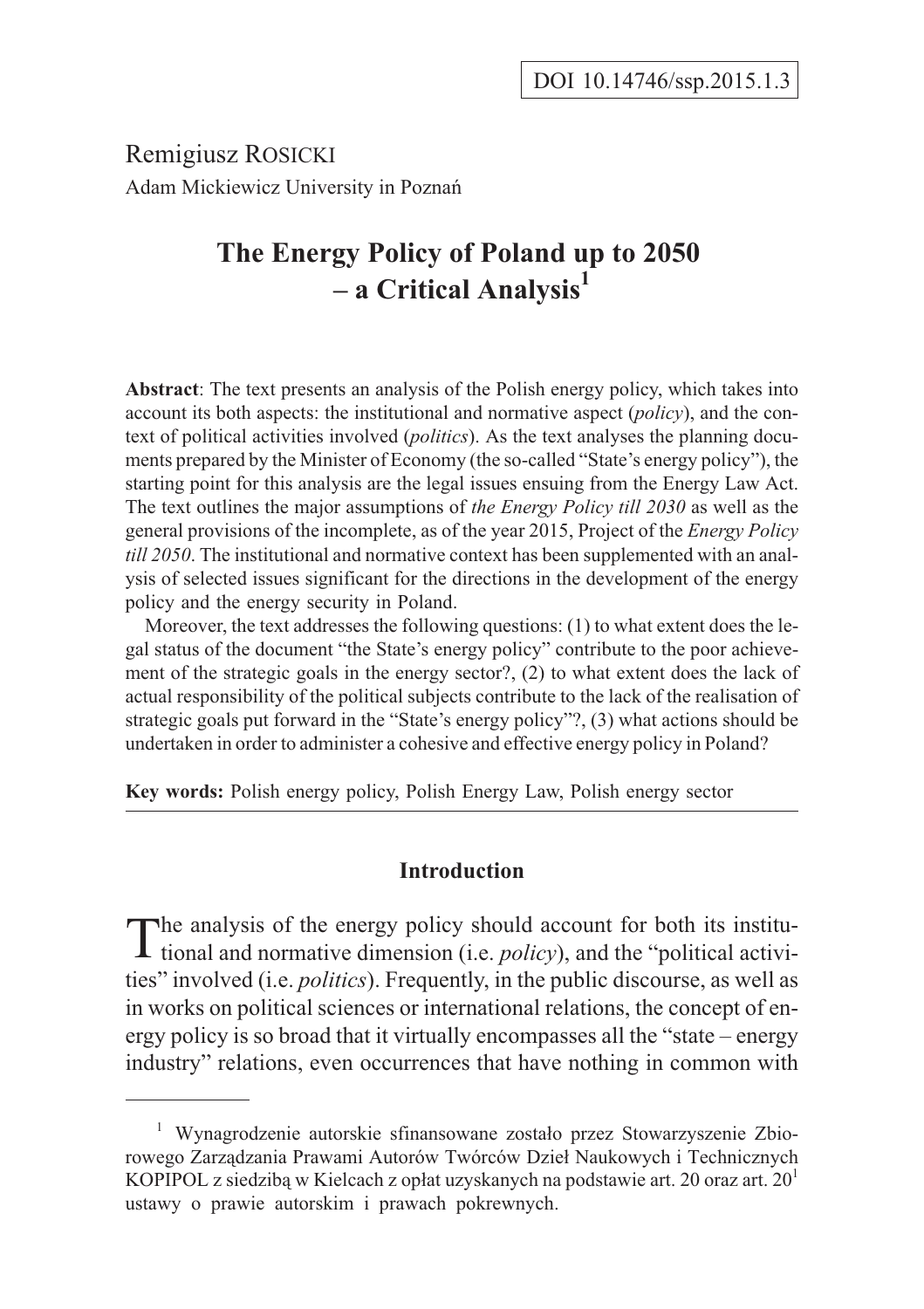these relations. From the point of view of the clarity of analyses, it seems that the above approach is not sufficiently explicatory, nor does it contribute to the correct research process. However, this approach provides an opportunity for an in-depth insight into some non-formal processes, e.g. through pointing out the activities of lobby groups.

In the case of the institutional and normative approach, what should be highlighted is the range of legal instruments' application in the implementation of the energy policy (Cf. Elżanowski, 2008). The above mentioned approach is extremely legalistic in its nature and boils down to a specific area of law, i.e. the energy law. To a large extent, the scope of these analyses depends on the legal culture and the shape of the economy of the countries involved and the organisations to which the former belong. In this approach, the great majority of legal issues are closely related to the public and the civil economic law. In the case of the public economic law, of paramount importance here is the Energy Law Act (*Ustawa Prawo Energetyczne*, UPE), as the energy market is regulated by State bodies (i.e. the President of the Energy Regulatory Office (ERO), and the Minister of Economy). In fact, when discussing the regulation of the energy market, it is the competence of the President of the Energy Regulatory Office and the Minister responsible for the economic affairs that should be mentioned in the first place (Domagała, 2008; Rosicki, 2010, p. 113–137; Szafrański, 2014).

In relation to another "planning document" under preparation by the Minister of Economy (i.e. the *Energy Policy of Poland till 2050*), it is worth referring to the government co-ordination activities in the area of the energy policy. The Minister of Economy devises the energy policy as regards its strategic (systemic) aspect, which endows the regulatory body on the market, that is the President of ERO, with full autonomy of action.

The scope of the Energy Policy of Poland has been specified in the Energy Law Act – in particular in Articles 12, 13, 14, 15 and 15a of the Act (Polish Journal of Laws 1997, No. 54, item 348, as amended). The authority responsible for the energy policy is the Minister of Economy, who supervises the energy policy as regards its strategic and administrative aspect (Art. 12 UPE). In accordance with the statutory requirements, the document prepared by the Minister of Economy must be submitted every four years – it contains an assessment of the implementation of the previous "policy"; it also lays down a forecast for the period not shorter than 20 years. The document prepared by the minister, upon the motion of the latter, is subsequently approved by the Council of Ministers. "The State's Energy Policy", as a special planning document, should: (1) ensure the en-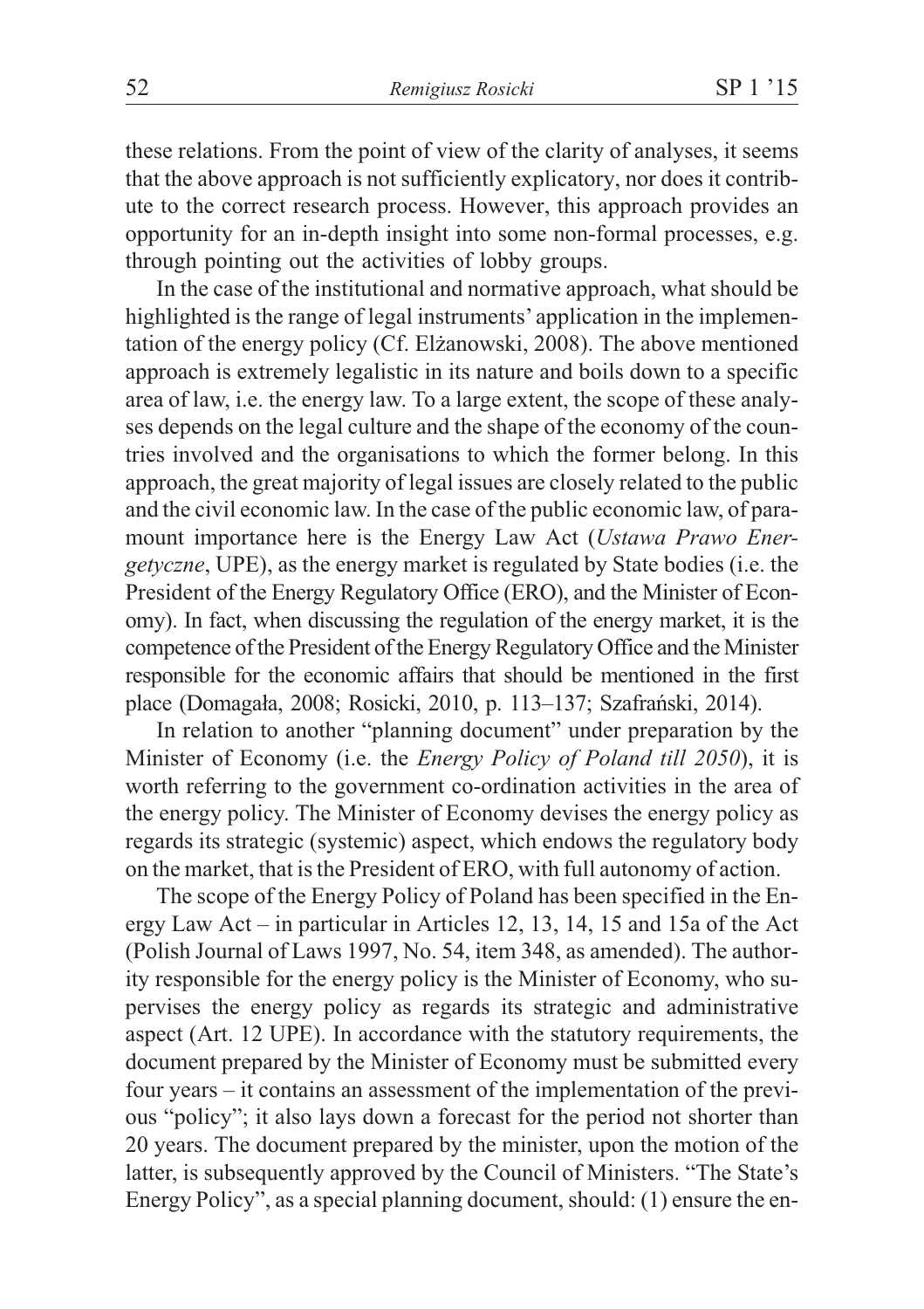ergy security, (2) foster the competitiveness of the State's economy, (3) ensure the energy effectiveness, (4) protect the natural environment. Moreover, "the policy" must be devised in compliance with the principle of sustainable development (Czarnecka, Ogłódek, 2007, p. 325–363; Pawełczyk, Pikiewicz, 2012, p. 430–482).

At this point, a number of questions on the implementation of the "energy policy" in Poland should be posed: (1) to what extent is the legal status of the document (Art. 13–15a UPE) to be blamed for the poor achievement of the strategic goals in the energy sector?, (2) to what extent is the lack of actual responsibility of political entities responsible for the lack of realisation of strategic goals laid down in the "State's energy policy"?, (3) what actions should be undertaken in order to help administer a cohesive and effective energy policy in Poland?

The analysis of the energy policy in its institutional and normative aspect should consider the political activities of instrumental character. In the case of Poland, this instrumentalism takes on quite a pejorative form, while one of its effects is the low level of the law enacted by the legislature. The poor quality of the enacted law is visible in the lack of its clarity, systemic solutions, and its stability. In consequence, the energy law in Poland has been subject to a series of changes, which, in 2013, resulted in the introduction of a package of amendments to the "old" Energy Law Act, under the euphemistic name of "the Little Energy Three-Pack". The changes have been introduced despite the ongoing works on the *Gas Law Act and the Renewable Energy Sources (RES) Act* (*The Energy Laws Package...*, 2012). Towards the end of 2013, the legislature introduced the amendments under the pressure of the threat of penalties pursuant to the allegations put forward in the complaint lodged by the European Commission. The legislative changes mainly pertained to the allegations submitted by the European Union (*The Market*..., 2014).

## **Review of the "Energy Policy till 2030"**

Undoubtedly, the Polish energy policy gained on dynamics due to the requirements adopted by the European Union – the energy packages and the first Climate and Energy Package. If it was not for the "external" factors, the transformation of the Polish energy sector would not be triggered off at such a fast pace; simultaneously, it does not mean yet that the progress rate with this respect is satisfactory enough. It is true that the require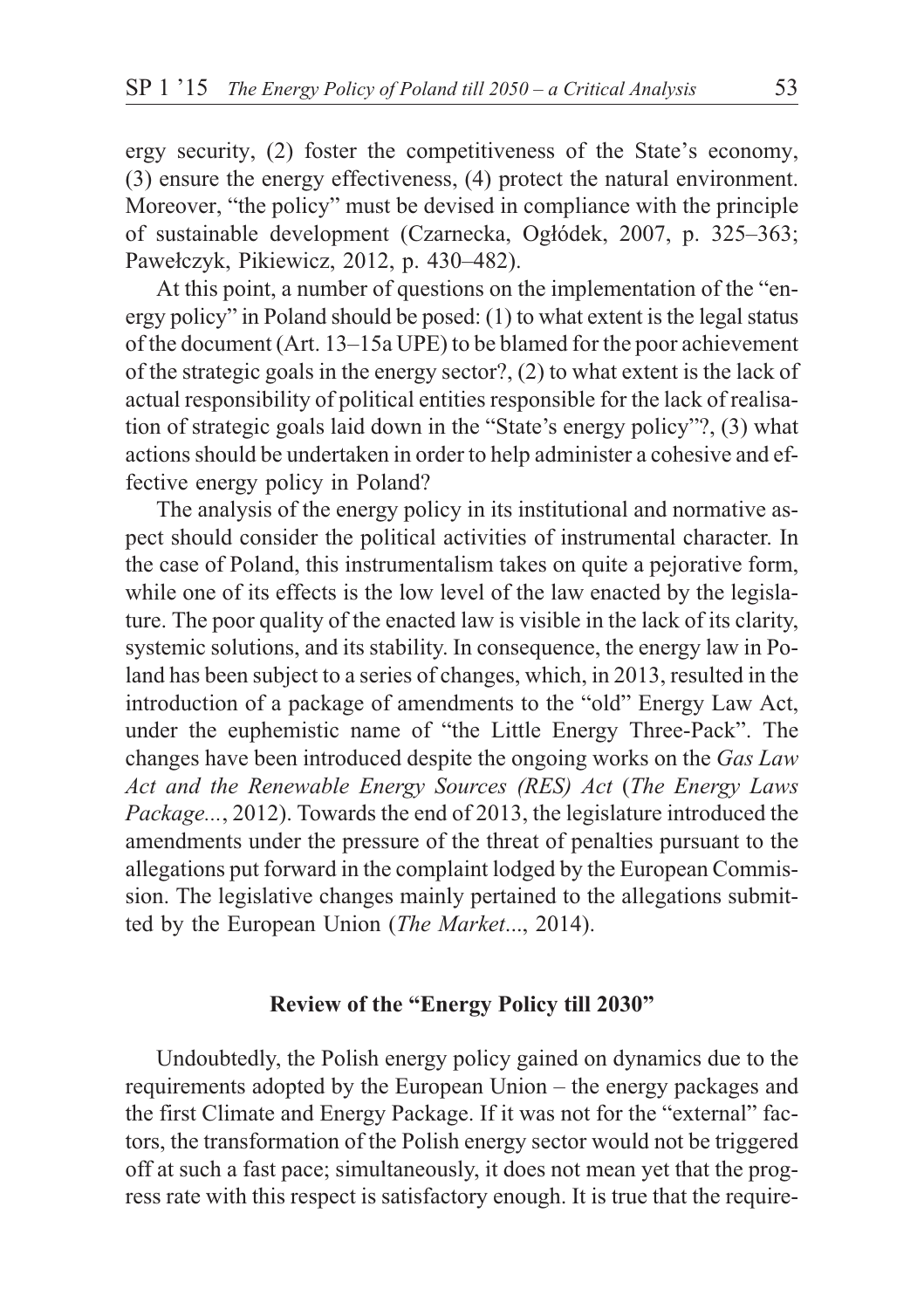ments pertaining to the market separation and the quantitative growth in RES as part of the production of electrical energy are being observed; however, the quality of these changes is far from being satisfactory. In the first place, it is hard to deem the Polish gas market competitive if there is only one strong monopolist, i.e. PGNiG (lit. *Polish Petroleum and Gas Mining*). The legal changes introducing the so-called power exchange obligation were poorly prepared and thus could enter into force neither in 2013 nor in 2014; nevertheless, the exchange obligation should be considered the only mechanism leading to the liberalisation of the gas market in Poland (*TGE...*, 2014).

In the case of RES, it can be safely assumed that the level of contribution in the energy production till 2020 will be satisfactory; however, what should be given consideration here is the very structure of RES-generated electrical energy. For instance, according to the Energy Regulatory Office, in 2012, co-incineration contributed to 41% of all RES-E. If the biomass not involved in the process of co-incineration is taken into account, this contribution rises to nearly 50% of all RES-E (*The Quantity...*, 2014). The new data might reveal a decline in this contribution, which can be a result of not taking into consideration the biomass incineration in the so-called "hybrid systems" and the prices on the market of "green certificates" (e.g. the data from 2013 point to the decrease in co-incineration by approx. 50%). It only proves that Poland has fulfilled the EU "ecological requirements" by "non-ecological methods" – it is far from being compliant with the spirit of the European changes. Simultaneously, it renders the biomass and the "green certificates" market susceptible to abuse. Moreover, the Polish state is not interested in the modernisation processes of the energy sector, which gives the advantage to the conventional energy suppliers.

The *Energy Policy of Poland till 2030* has not refrained from the activities aimed at the exploitation of new lignite deposits. Moreover, it has emphasised the necessity to remove legal barriers with respect to the opening of the new bituminous and lignite coal deposits. In addition, it has highlighted the need to secure the access to strategic resources of coal, e.g. through the protection of the areas of its occurrence against further infrastructural land development not related to the energy sector. In order to counteract the above threats, the mining sites should be accounted for in the national spatial development plans and local area development plans (*The Policy...*, 2009).

There is a visible discrepancy between the political declarations, which obsessively emphasise the need for the development of RES in Poland, and the legislative and financial solutions that are barely effective; if, of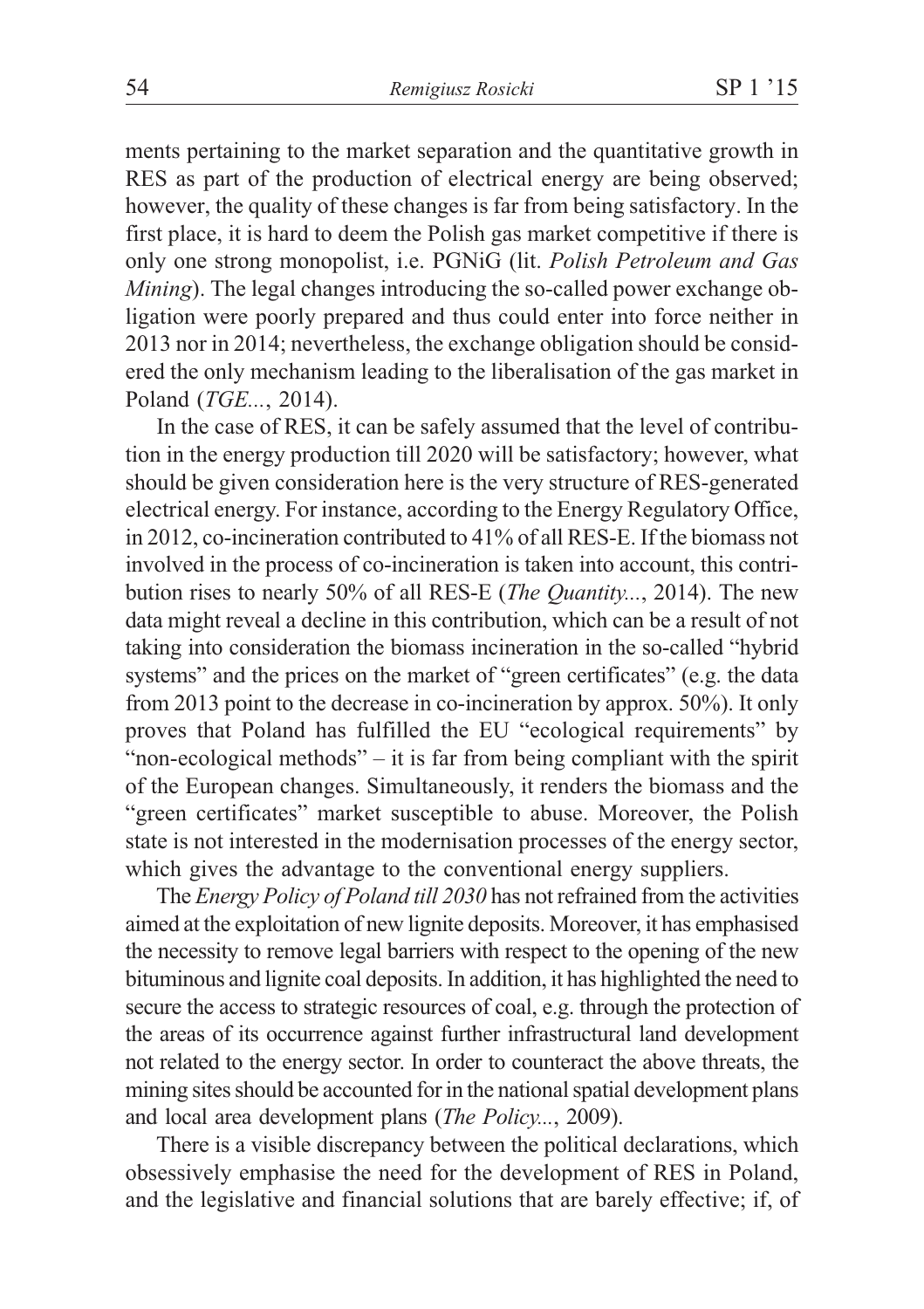course, Poland still intends to transform this particular sector into a strategic element of the energy security. In the political circles, there can be observed a tendency towards a glorification of the coal mining heritage of Poland, which significantly lowers the level of an overall index of import dependence of the country. Another issue constitutes the project of building a nuclear power plant in Poland, which is occasionally put forward, with greater or lesser success and consideration. In the above context, a whole assortment of options for the diversification of electrical energy supplies (energy mix) are usually brought up, however, it is hard to speak of a significant – from the point of view of the structure of energy production – diversification. The development of a power plant with an installed capacity of 3000 MW seems to be rather cost-ineffective, which results from the costs related to the introduction of a brand new energy technology. The costs of introduction of a new power generating source in Poland will always surpass those incurred by states boasting well-established nuclear energy systems, the reason being technological backwardness as well as the lack of proper 'know-how' and qualified staff. Moreover, there are no crucial solutions or strategies which would indicate the synergy of the nuclear sector with the rest of the economy branches. It seems that Poland is not affluent enough to initiate new investment processes without solid strategic planning.

## **Review of "the Energy Policy till 2050"**

In August 2014, a Project of the *Energy Policy of Poland till 2050* was submitted for consultation along with the conclusions from forecasting analyses conducted for the purposes of the Project. It should be stressed that at the beginning of 2015 the appropriate document of the Ministry of Economy was not yet available; the only available relevant materials were those contained in the extremely concise Project. In its preface, the authors mentioned the success of the previous "planning document" (*The Project...*, 2014, p. 3) – the appraisal was expressed by the International Energy Agency (IEA). However, the above evaluation pertained to the priorities and not to the process of their realisation – it would be difficult to negatively assess the priority to achieve 20% RES in the energy structure in Poland, the more so as it is Poland's commitment related to Poland's membership in the EU. The new "policy" envisages the continuation of the objectives laid down in 2009, which *per se* leaves no illusions as to any possible revolution in the energy sector in Poland. What is more probable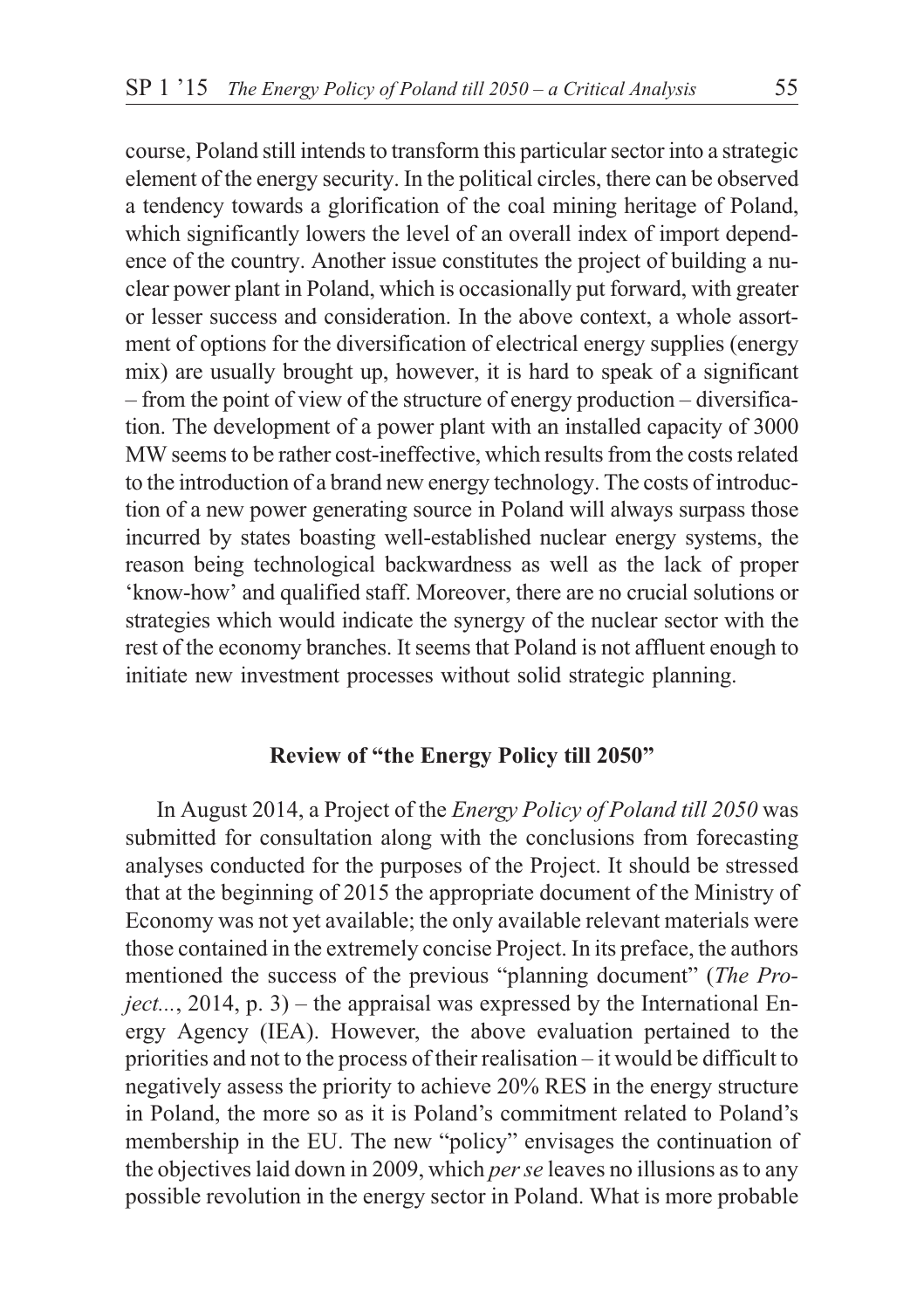is the minimalistic approach to the observance of the EU requirements in the area of RES. In the era of the "new energy policy", it is going to be the gas sector that will most probably abound in significant infrastructural projects; however, it will not be the result of the *Energy Policy till 2050*, but of another document, the *Project Pipeline –* an auxiliary document, which is required in the process of application for the EU funds in the 2014–2020 Financial Perspective.

Despite what the Minister of Economy had said, the *Energy Policy till 2050* failed to be submitted by the end of 2014, hence, it is now hard to discuss its detailed assumptions. However, it does not constitute a serious problem for the analysts, as many assumptions included in the previous documents were also merely outlined; the analysts could hardly extrapolate specific activities of the State's administration bodies to the future. The following issues are going to be quite foreseeable: (1) energy efficiency, (2) activities related to environmental protection, (3) RES development, (4) directions in the international co-operation development (Art. 14 UPE). The above assumption arises from the obligation imposed on Poland to meet the requirements in the  $1<sup>st</sup>$  and the  $2<sup>nd</sup>$  Climate and Energy Packages (i.e. the European objectives till 2020 and 2030 in the area of climate and energy).

The main problems in the energy sector that Poland is yet to be faced with are the following: (1) the development of the capacity installed in the national grid, (2) the development of the transmission infrastructure, (3) the activities in the area of the functioning of the unprofitable coal mining, (4) the transformation of the conventional energy sector, (5) the elaboration and implementation of the effective strategy for RES development, (6) the changes in the functioning of the gas and electricity market. It is impossible to analyse in this text all the relevant issues, hence, the author has selected only the most crucial for the nearest future.

Another vital problem – in spite of the multitude of "policies" and "strategies" – is the lack of any long-term strategic planning in the energy sector. The lack of actual responsibility for the failure to act upon the provisions included e.g. in the *Energy Law Act* (Art. 13–15a UPE) directly translates into the lack of rational actions in the investment process (Cf. Waligórski, 2008, p. 69–74). Also, of much significance here is the political context, which might be illustrated by the fact that many politicians have been resorting to the shale gas issue during their electoral campaigns. In 2011, Donald Tusk used shale gas as an instrument in his campaign, though the Council of Ministers under his leadership showed certain in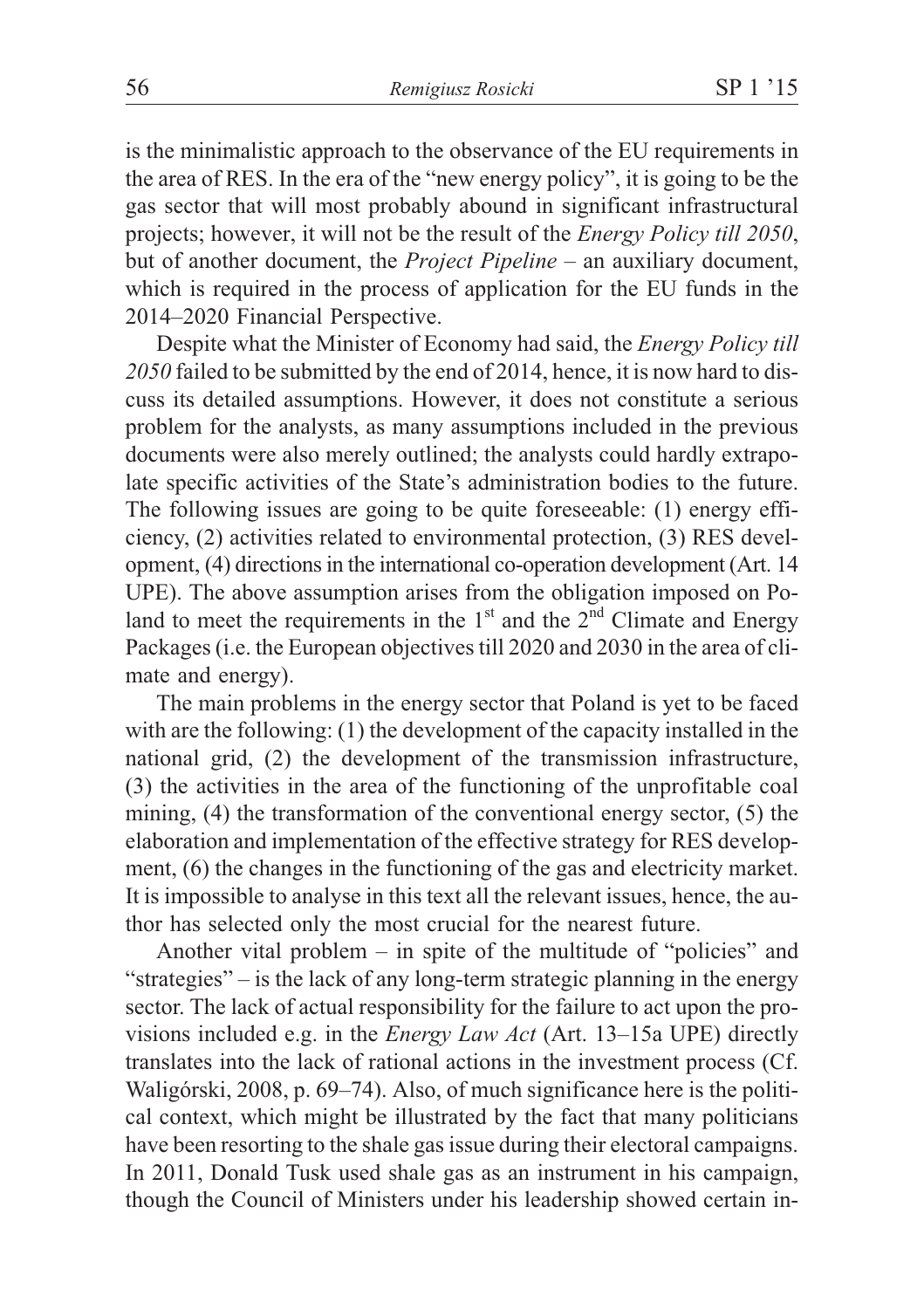competence as regards the works on the new solutions regulating the extraction of this raw material. As the process of developing a legal basis for shale gas exploitation was unclear and overly protracted, a number of foreign companies began to withdraw one after another from shale gas exploration (Gadomski, 2014; Rosicki, 2014). In 2014, the Supreme Audit Office (NIK) submitted a highly negative report, appraising the activities of public administration aimed at the exploration, production, and exploitation of shale gas deposits, as well as evaluating the extent to which entrepreneurs fulfilled the conditions set forth in the concessions for shale gas exploration and/or prospection in the years 2007–2012, i.e. in the period when Donald Tusk was the Prime Minister (*Exploration...*, 2013).

It should be also mentioned that the *Energy Policy till 2030* highlighted the need to increase the level of the installed capacity in the 7 GW system and the concurrent withdrawal of the electrical capacity on the 7 GW level by 2020. According to simple estimates, it can be assumed that the Polish electrical energy system should be supplied with the new energy sources at the level of approx. 14 GW (*The Policy...*, 2009). The lack of energy infrastructure development might significantly lower the level of the energy security; in the case of the public service obligations imposed on the energy companies, it might lead to the inability to meet the collective needs for energy. In addition, it is forecast that there will be an increase in the demand for electrical energy of 60% in the course of the next 20 years. Most certainly, there the high level of the renewable energy sources will be maintained, which is related to the requirements of the two climate-energy packages; however, in order to keep the constant growth of the so-called diversified sources, it is requisite that the development of the peak load energy sources based on natural gas be secured (Kaproń, Pałecki, 2013, p. 33–52).

The estimates by the Energy Regulatory Office of 2014 demonstrated that in the period 2014–2028 the infrastructural enterprises (energy companies) planned to deliver 18 GW in total of the new generating capacity. Simultaneously, the number of planned reductions in the generating capacity for the same period will amount to over 5 GW of installed capacity. The biggest generating capacities will be installed in the national electricity system in: 2017 (2.7 GW), 2018 (3.5 GW), 2019 (3.8 GW), and in 2020 (3 GW). In the above mentioned period, the reduction in the capacity will chiefly pertain to the bituminous coal  $(50.1\%)$  and the lignite  $(24.7\%)$  sectors. The main causes of these reductions will be the exploitation as well as the failure to fulfil the commitments for GHG emissions (*Plans...*, 2014, p. 3 and the next pages).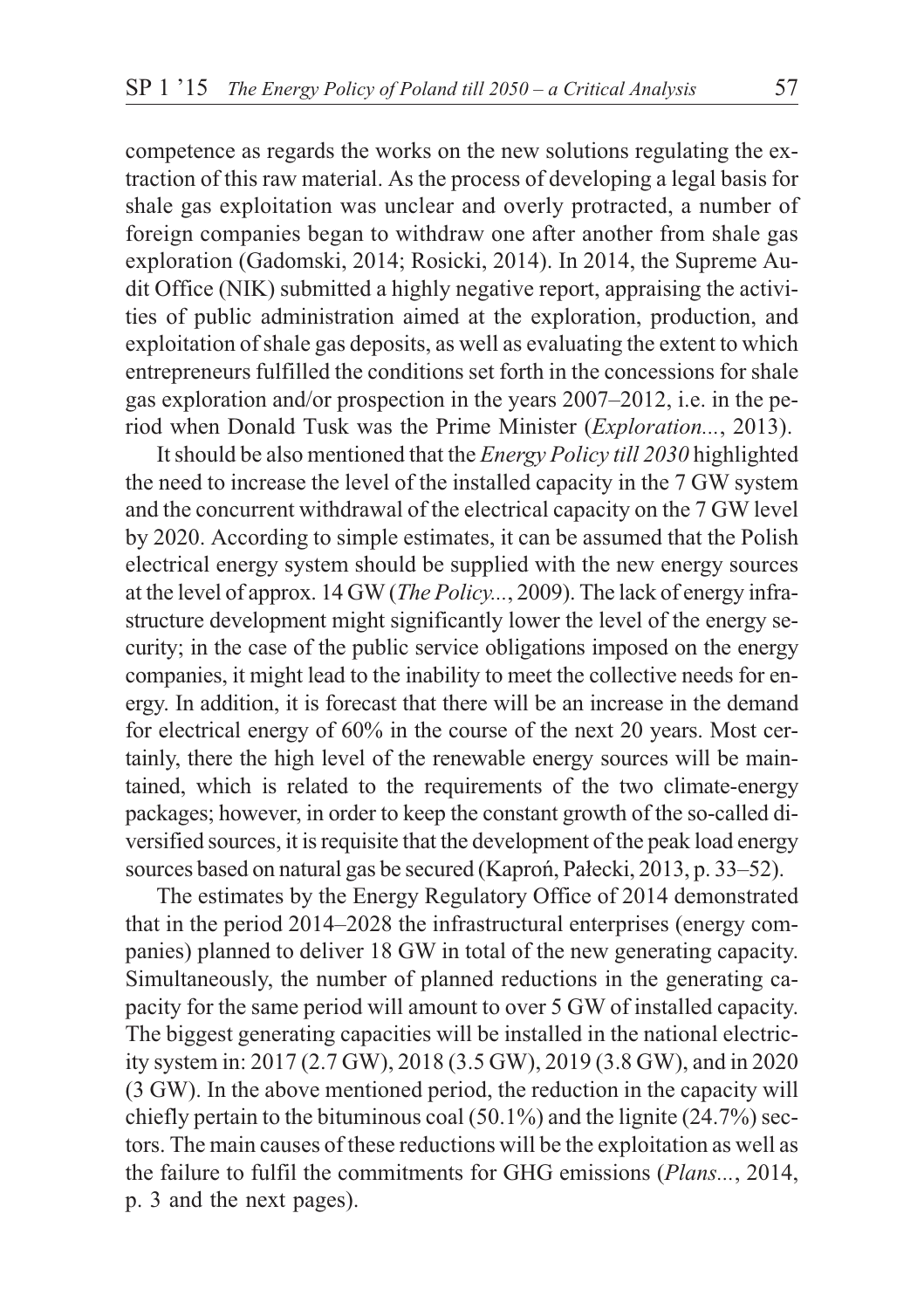In the long run, the national electricity system will still be based on coal mining. It is estimated that coal will constitute the basic energy source for the next 30 years; however, what should be stressed here is the difference between the estimated and the operational deposits – the latter, without the necessary investments, might lose their economic and service value much sooner. The underfunding of the mining sector might lead to the need for bituminous coal import. In the case of lignite, maintaining the level of the installed capacity in the electricity grids will call for the exploitations of new deposits. Currently, the lignite exploitation in Legnica is being considered as well as the deposits in Gubin–Mosty–Brody, Dêby Szlacheckie, Radomierzyce and Złoczew (Kasztelewicz, Kozioł, 2007, p. 141–158; Taduś, Czaja, Kasztelewicz, 2010, p. 137–167).

It seems that in the period of the three "energy policies", i.e. in the years 2005–2015, many chances for the implementation of effective modernisation and the restructuring of the Polish mining sector were lost. In 2015, the government plenipotentiary for the hard coal mining restructuring is going to present the programme for the discussed sector. It is worth mentioning that the plenipotentiary was appointed as late as towards the end of 2014. The above activities seem to be somewhat belated, the more so, if we consider the fact that the poor condition of the Polish coal mining sector had been known long before the year 2014. The issues related to the coal production and its profitability constituted the subject of analyses in nearly each document on the energy policy in Poland. In 2014, as compared to 2013, there could be observed a drop in coal output by 4 million tonnes. The data of the Ministry of Economy point out that in 2014 1 tonne of bituminous coal required an average of EUR 9 or 10 of subsidy. In 2014, the losses of mining companies for coal sales amounted to PLN 1.5 billion (PAP, 2014). At the beginning of 2015, Prime Minister Ewa Kopacz emphasised the urgent need for relevant reforms. The problem seems to be quite serious, especially if the financial state of certain coal mining companies is to be considered. It should be stressed that the yield from each tonne of produced coal is assigned to the budget, as 1 tonne of coal is charged approx. EUR 25 for the State's benefit. Hence, the drop in the production and the decline in the budget revenues are interdependent (Dudała, 2015). Moreover, the restructuring of unprofitable companies will most certainly lead to redundancies, which is why there can be observed no effective changes, in particular, during the periods leading up to elections. The Polish authorities preferred to focus on the "special kind of control" in the companies which imported cheap coal from, *int. al.*, the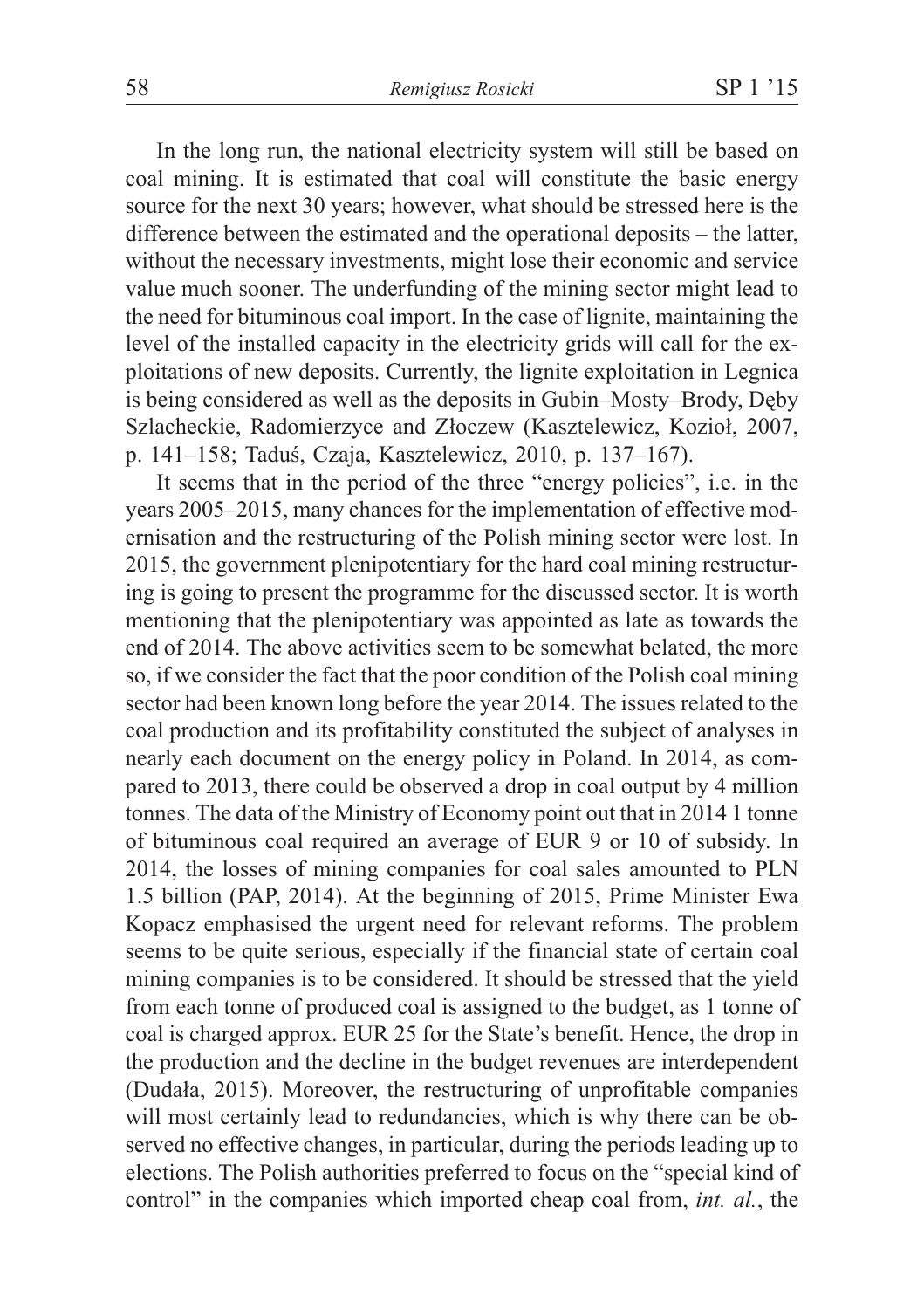Russian Federation (it was one of the topics in the "Vistulagate", i.e. the illegal recordings of private conversations held between the Minister of Internal Affairs, Bartłomiej Sienkiewicz, and the Governor of the Polish Central Bank, Marek Belka, in June 2014).

On 15 January 2015, the *Sejm* by the majority of votes of the Civic Platform (*Platforma Obywatelska*, PO) and the Polish People's Party (*Polskie Stronnictwo Ludowe*, PSL) passed an amendment to the Mining Act. The Act stipulates for the spin-off of non-profitable companies from the *Kompania Wêglowa S.A.* and their subsequent liquidation. The date fixed for the above-delineated changes cannot but be deemed quite pragmatic, as it has been closely related to the Civic Platform's involvement in the European and the local elections – only after the elections were the amendments finally introduced. It should be emphasised that back in 2014 Donald Tusk firmly opposed any plans of the liquidation in the coal mining sector. It only reveals that the energy security issues are used instrumentally by the politicians.

The structure of the electricity production remains quite stable  $-$  in 2013, there could be observed a prevalence of electrical energy generated by bituminous coal (52%) and lignite (35%) power plants. In total, the conventional power plants supplied 141.4 TWh. In this period, the wind generated energy, along with other renewable energy sources made up 4% of the electricity supply (5.8 TWh). The above data are based on the measurements taken by transmission system operators during a regular work of the national transmission grids (*Report...*, 2014). The prevalence of coal in the structure of electricity production on the one hand provides Poland with a considerable dose of energy independence, but on the other hand, this stability might be endangered by the already mentioned unprofitability of certain coal companies and the EU requirements as regards the GHG emissions (Gawlikowska-Fyk, 2014).

Another disputable issue is the structure of the electrical energy generated by the renewable sources, where over a couple of years it was the co-incineration that visibly predominated, whereas the data presented by the Energy Regulatory Office in 2013 showed something different – the contribution of co-incineration was 22.2% (*The quantity...*, 2014). While analysing the above data, one should pay attention to the fact that they pertain to the volumes of electrical energy generated by RES, which have been proved by the certificates of origin issued by the President of the Energy Regulatory Office. In addition, it is difficult to estimate the contribution of incineration in hybrid boilers solely on the grounds of the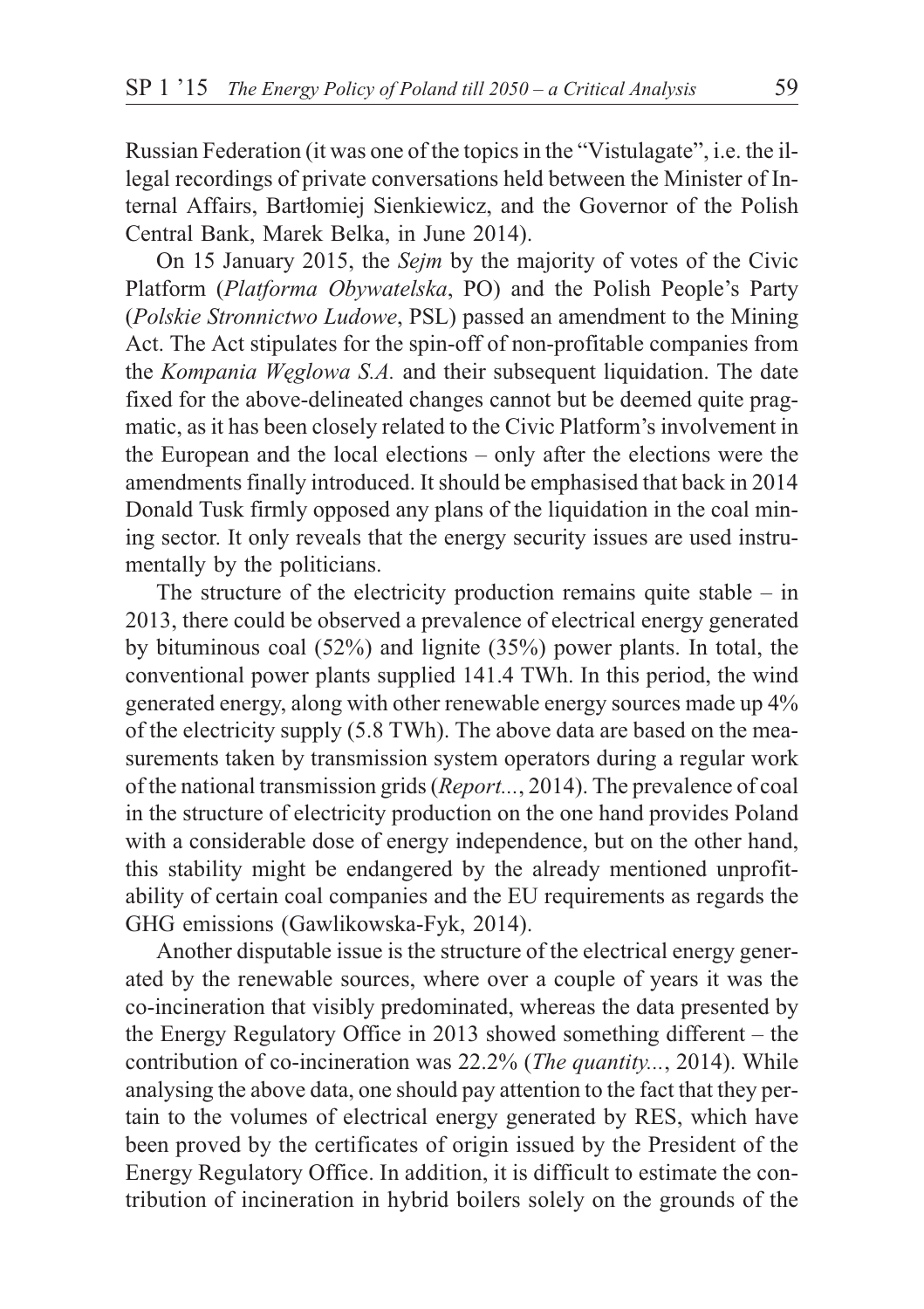data based on the co-incineration. Other factors influencing the level of co-incineration's contribution in RES might be the following: (1) the unstable legislative process of RES financial subsidising, (2) the relatively low prices of electrical energy and "green certificates" (Flakowicz, 2014).

## **Conclusions**

The following are the major problems related to the energy sector in Poland, which in a long term will affect the energy policy: (1) poor energy source diversification, although it does generates the low level of the energy dependence index, (2) prevalence of coal in the production of electrical energy, (3) prevalence of biomass in RES (authorisation for the biomass co-incineration in the professional power sector), (4) poor state of electricity grids (it can influence the development of the diversified energy source sector and the nuclear energy sector), (5) dependence on the supplies of crude oil from Russia, (6) dependence on the supplies of gas from Russia, (7) protracted investment process of the LNG Terminal, (8) inability to make use of the investors' interest in shale gas deposits, (9) projected growth in the demand for electrical energy, (10) lack of legal security in the energy sector (the stability and quality of law).

Moreover, it should be stressed that the status of the "energy policy" document requires serious rethinking of a new formula used for the elaboration of the energy policy. The energy sector has its specificity manifested by many documents, either planning or strategic, which renders it difficult to achieve cohesion in political and economic activities in this particular area. In the first place, there should be established an institution whose main objective would be to outline strategic plans in the energy sector (the presentation of the energy strategy and the actual responsibility for its implementation). In view of the mounting problems in the energy sector, worth considering is the establishment of "the ministry of energy and sustainable development" (as the Ministry of Economy in its present shape clearly fails to stand up to the expectations). Another issue worth rethinking and improving is the level of legal security as far as the certainty and clarity of law is concerned – the quality of the law enacted in Poland is poor. The State's energy policy should be revised in the context of the development of the whole economy, and not only in the light of the particular interests of various "energy groups".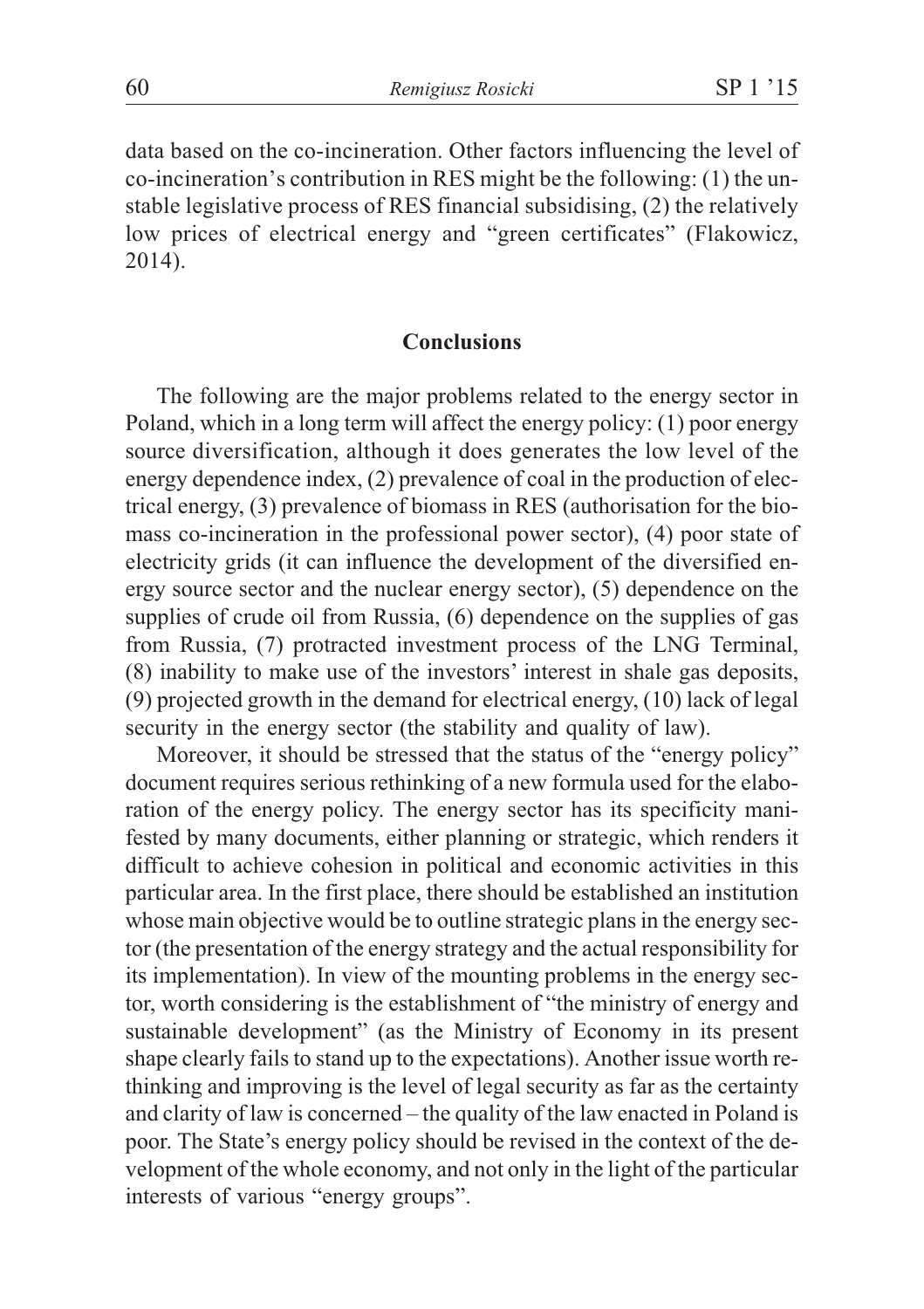#### **Bibliography**

- Act of 10 April 1997, *The Energy Law* (Journal of Laws 1997, No. 54, item 348, as amended).
- Czarnecka M., Ogłódek T. (2007), *The Energy Law. Commentary*, Branta, Bydgoszcz–Katowice.
- Domagała M. (2008), *The Energy Security. Its administrative and legal aspects*, KUL, Lublin.
- Duda³a J. (2015), *Bituminous Coal Brought to a Deadlock*, http://gornictwo.wnp.pl/ wegiel-kamienny-pod-sciana,240965\_1\_0\_3.html, 5.01.2015.
- El¿anowski F. (2008), *The Energy Law. Legal instruments of its implementation*, LexisNexix, Warsaw.
- *Exploration, Extraction and Management of shale gas* (2013), NIK (the Supreme Audit Office), Warsaw.
- Flakowicz M. (2014), *Biomass Revolution* (Agencja Rynku Energii the Energy Market Agency), http://e-czytelnia.abrys.pl/czysta-energia/2013-8-702/edukacja-8107/ biomasowa-rewolucja-16616, 5.01.2015.
- Gadomski W. (2014), *The Shale Gas Tragicomedy of Tusk's Government*, http://wyborcza.biz/biznes/1,100897,15388977,Lupkowa\_tragikomedia\_rzadu\_Donalda\_Tuska.html, 4.01.2015.
- Gawlikowska-Fyk A. (2014), *New Climate and Energy Package for 2030*, "Bulletin PISM", no. 8.
- Kapron<sup>f</sup> H., Pałecki Z. (2013), *Situations and Trends in the Development of the Polish Electrical Energy Sector*, in: *Financing the Development of Power Sources in the National Electrical Energy System*, ed. A. Paździor, CeDeWu, Warsaw.
- Kasztelewicz Z., Kozioł K. (2007), *The Extraction Potential of the Lignite Sector in Poland after the year 2025*, "The Energy Policy", vol. 10.
- Pawe³czyk M., Pikiewicz B. (2012), *The Energy Policy*, in: *The Energy Law. Commen*tary, eds. M. Pawełczyk, Iuris, Poznań.
- *Project: The Energy Policy of Poland till 2050* (2014), the Ministry of Economy, Warsaw.
- Rosicki R. (2010), *Restrictions on the Economic Activity in the Energy Sector. A Legal and Institutional Analysis*, "A Review of Internal Security", no. 3.
- Rosicki R. (2014), *Assessment of Shale Gas Potential in Poland (2014)*, http://www.jdsupra.com/legalnews/assessment-of-shale-gas-potential-in-pol-79130/, 3.01.2015.
- Szafrañski A. (2014), *The Energy Law. Values and Implementation Instruments*, C. H. Beck, Warsaw.
- Tajduś A., Czaja P., Kasztelewicz Z. (2010), *The Present Situation and the Development Strategy in the Sector of Lignite in the First Half of the 21st Century in Poland*, "Mining and Geology", vol. 5.